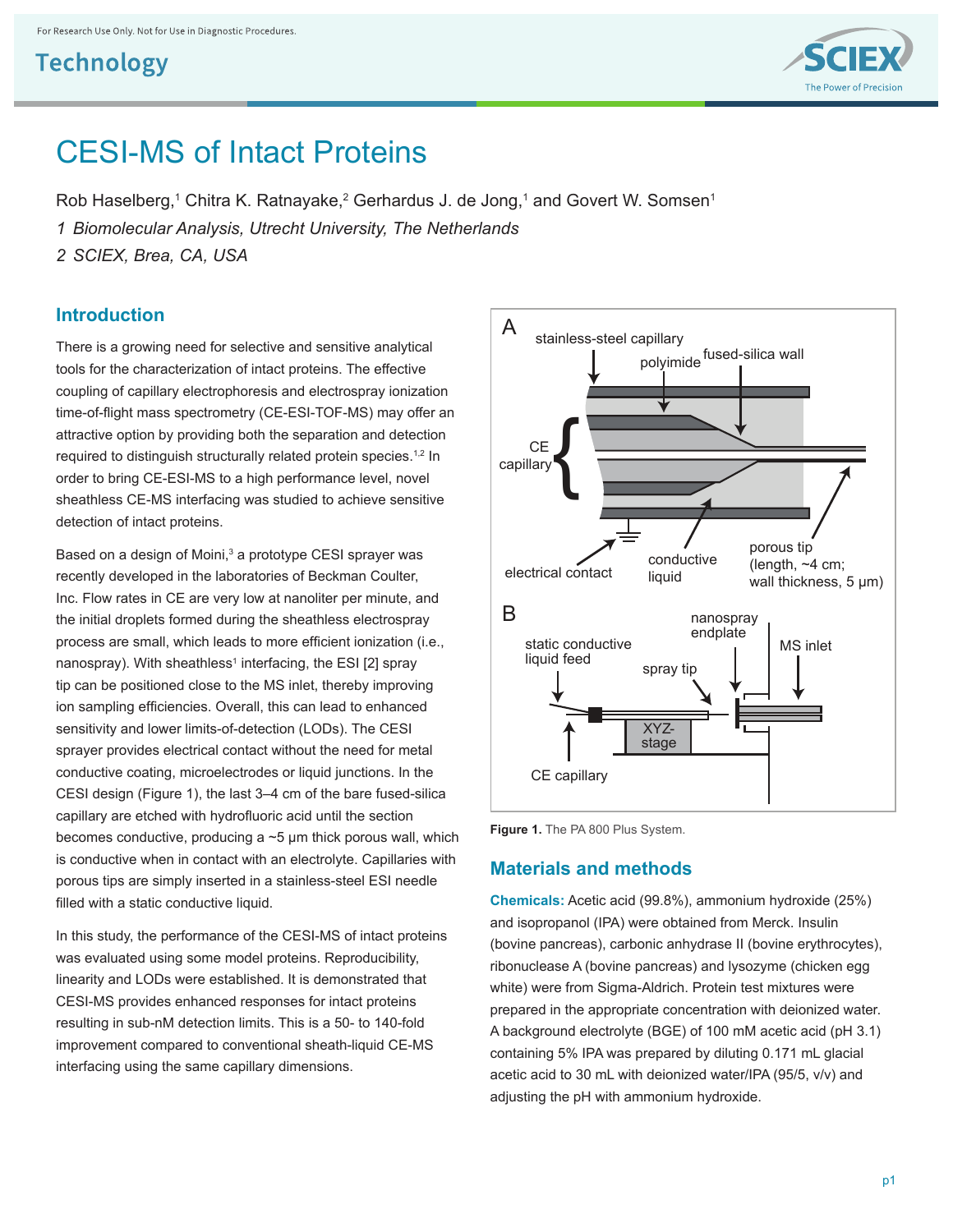

**CE system:** Experiments were carried out on a Beckman Coulter capillary electrophoresis instrument. The separation voltage was -30 kV and the capillary temperature was 20 °C. Fusedsilica capillaries (total length, 100 cm; inner diameter, 30 μm; outer diameter, 150 μm) equipped with the porous tip [3] (length, 3–4 cm) were supplied by Beckman Coulter. The capillaries were precoated with polyethylenimine (PEI). At the beginning of each day, the coated capillary was conditioned by flushing the capillary at 50 psi with air (10 min), methanol (20 min), deionized water (5 min) and BGE (10 min). Before each run, the capillary was flushed for 3 min (50 psi) with fresh BGE. The sample was injected for 10 s at 5 psi.

**CE-MS:** MS detection was performed using a Bruker Daltonics micrOTOF orthogonal-accelerated time-of-flight (TOF) mass spectrometer.

**Sheathless CE-MS:** The capillary with the porous tip was placed in a grounded stainless-steel needle that could be positioned by an XYZ-stage (Beckman Coulter) fitting the Bruker micrOTOF instrument (Figure 1B). A nanospray endplate and gas diverter were installed to allow nano-electrospray ionization (nano-ESI). The porous tip protruded the grounded needle approximately 0.5 cm and the needle was filled with BGE to establish the electrical contact. The optimized spray conditions were as follows: dry gas temperature, 180 °C; dry gas nitrogen flow, 3.0 L/min; nebulizer pressure, 0.0 bar. Electrospray in positive ionization mode was achieved using an ESI voltage of -2.1 kV.

#### **Important:**

- **•** A separation current above 5 μA might cause permanent damage to the separation capillary.
- **•** Generally, please do not apply >2000V to generate electrospray as it may result in capillary damage.

**Sheath-liquid CE-MS:** For sheath-liquid interfacing, the capillary with porous tip was placed in a grounded coaxial CE-MS sprayer (Agilent Technologies) installed on a conventional ESI source comprising the standard ESI endplate and capillary cap. A flow of 2 μL/min of IPA-water-acetic acid (75:25:0.1, v/v/v) was applied as sheath liquid. The optimized conditions for sheath-liquid interfacing were: dry gas temperature, 180 °C; dry gas nitrogen flow, 4 L/min; nebulizer pressure, 0.4 bar; ESI voltage, -4.0 kV.

**Data analysis:** CESI-MS data were analyzed using Bruker Daltonics data analysis software. Base-peak electropherograms (BPE) were constructed in the range m/z 1000–3000. For

determination of detection linearity and LOD, extractedion electropherograms (EIE) for the 4 model proteins were constructed from their most abundant m/z signals. These were m/z 1147.7 and 1434.1 for insulin; m/z 1210.4, 1262.9, 1320.3, 1383.1 and 1452.2 for carbonic anhydrase II; m/z 1521.2, 1711.1 and 1955.5 for ribonuclease A and m/z 1431.6, 1590.34 and 1789.0 for lysozyme.

#### **Results and discussion**

The porous tip capillary was placed in a grounded needle that was positioned on an XYZ-stage (Figure 1B). The electrical contact was established by filling the stainless-steel needle with BGE. The liquid hardly evaporated from the needle and the same



**Figure 2.** (A) BPE obtained with sheathless CESI-MS of a mixture of (1) insulin; (2) carbonic anhydrase II; (3) ribonuclease A and (4) lysozyme (each 5 μg/mL). (B) Mass spectra obtained at the apices of peaks 1–4. For further conditions, see the materials and methods section.

liquid could be used for an entire day of measurements. The porous tip capillaries were coated with positively charged PEI, which exhibits a net positive charge when an acidic BGE is used. Under these conditions, adsorption of peptides and proteins to the capillary wall will generally be avoided due to electrostatic repulsion. Most stable electrospray formation and highest analyte signals were obtained with the capillary tip at a distance of 3 mm to the MS inlet.

A mixture of insulin, carbonic anhydrase II, ribonuclease A and lysozyme was analyzed by sheathless CESI-MS. Using a BGE of 100 mM acetic acid (pH 3.1) with 5% IPA, the 4 proteins were baseline separated within 11 min (Figure 2A). IPA was added to the BGE as it provided a modest gain in protein signal intensities. Good quality mass spectra were obtained under these conditions (Figure 2B). Deconvolution of the mass spectra yielded masses of 5733.6 Da (insulin), 29024.6 Da (carbonic anhydrase II),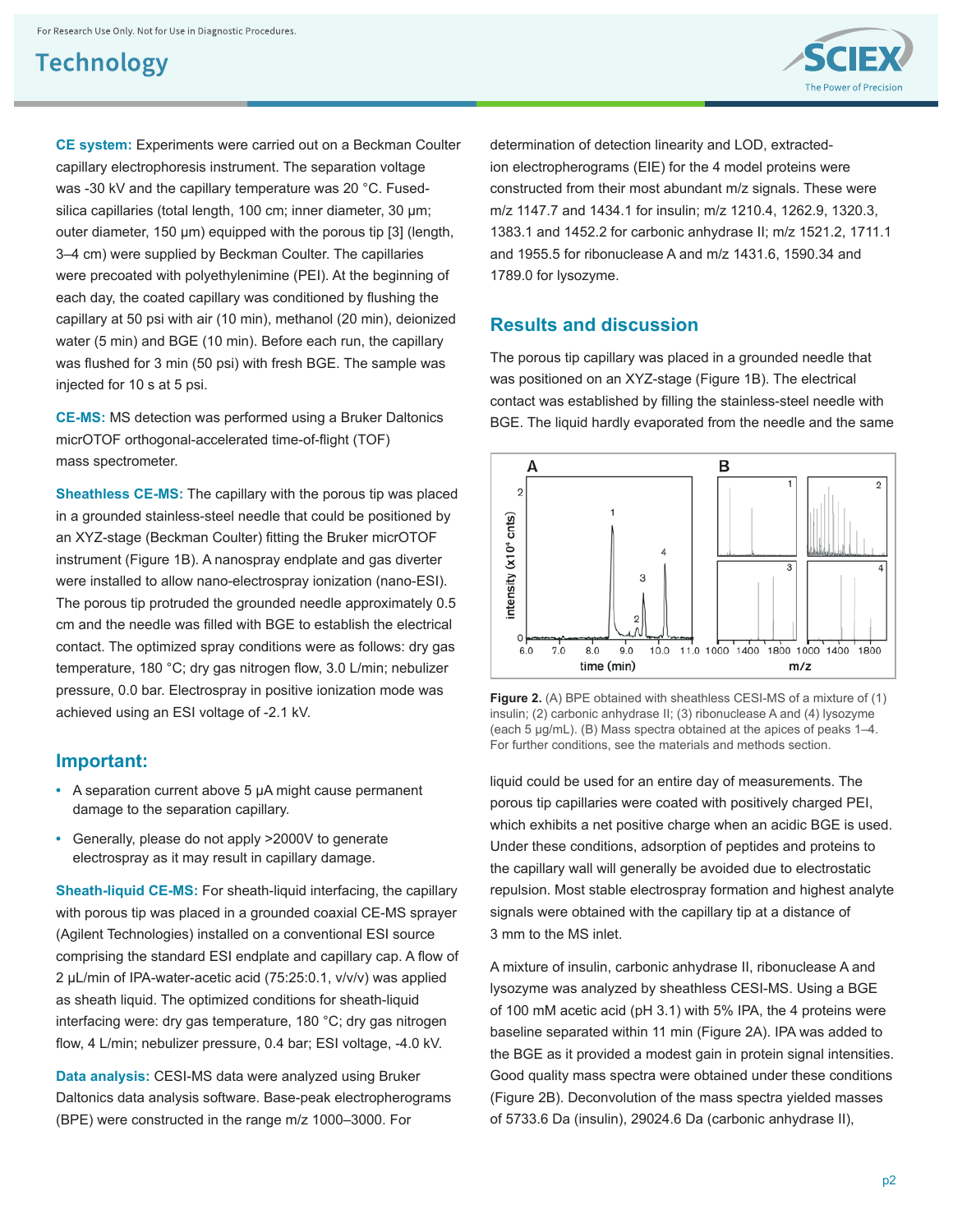

In order to assess the gain in signal provided by CESI-MS, a comparison with sheath-liquid CE-MS was made. The same capillary (i.e., equipped with the porous tip) was placed in a coaxial sprayer installed on a conventional ESI source. A sheath liquid of IPA-water-acetic acid (75/25/0.1, v/v/v) was applied at a flow rate of 2 μL/min. These conditions had shown to be optimal for intact protein analysis in a previous CE-MS study.<sup>4</sup> A baseline separation within 10 min (Figure 3) and linear protein signals (Table 1) were obtained for the test proteins, indicating the proper functioning of the sheath-liquid interfacing.

Protein signals obtained with sheath liquid interfacing were lower by a factor of approximately 10 to 50 with respect to CESI-MS (cf. Figure 2A and Figure 3; note that injected protein concentrations are 5 and 50 μg/mL, respectively). In particular, insulin showed reduced response with sheath-liquid CE-MS. The lower protein signals are the overall result of the dilution of the CE effluent by the sheath liquid and the lower ionization and ion sampling efficiencies obtained using conventional ESI instead of nanospray. It should be noted that the IPA in the sheath liquid strongly enhances protein ionization, as without IPA, protein signals are even much lower. Furthermore, the baseline noise observed is more favorable in CESI-MS (Figure 4).

The Power of Precision

The application of sheath liquid causes significant chemical noise, which is avoided with CESI-MS. Overall, the LODs achieved with CESI-MS are considerably lower than for sheath-liquid CE-MS (Table 1).

#### **Conclusion**

The performance of CESI-MS for the analysis of intact proteins was evaluated. Sub-nanomolar LODs were obtained with the CESI-MS system using a nanoESI source. These are highly favorable sensitivities that, to our knowledge, have not been achieved before with CE-MS for intact proteins. The gain in performance of the CESI-MS system with respect to sheathliquid CE-MS can be attributed to the reduced noise levels and increased analyte responses. The very favorable LODs and overall performance indicates that CESI-MS can be highly useful for intact protein analysis.

| <b>Protein</b>        | Sheathless interface <sup>c</sup> |            | Sheath liquid interface <sup>d</sup> |            |
|-----------------------|-----------------------------------|------------|--------------------------------------|------------|
|                       | $R^2$                             | <b>LOD</b> | R <sup>2</sup>                       | <b>LOD</b> |
| insulin               | 0.999                             | 1.28       | 0.992                                | 106        |
| carbonic anhydrase II | 0.989                             | 0.58       | 0.981                                | 79         |
| ribonuclease A        | 0.992                             | 0.62       | 0.989                                | 33         |
| lysozyme              | 0.997                             | 0.50       | 0.990                                | 41         |

**Table 1.** Linearity (R2)a and LODs (nM)b for the 4 model proteins obtained with CESI-MS and CE-MS with sheath-liquid interfacing.

a. Concentration range, 0.05–25 μg/mL (CESI-MS) and 1–100 μg/mL (sheath liquid).

b. Concentration to yield S/N ratio of 3 as calculated by extrapolation from 1-μg/mL injection. For carbonic anhydrase analyzed with sheath-liquid CE-MS, a 5-μg/mL injection was used.

c. BGE, 100 mM ammonium acetate (pH 3.1) containing 5% (v/v) isopropanol.

d. BGE, 100 mM ammonium acetate (pH 3.1).